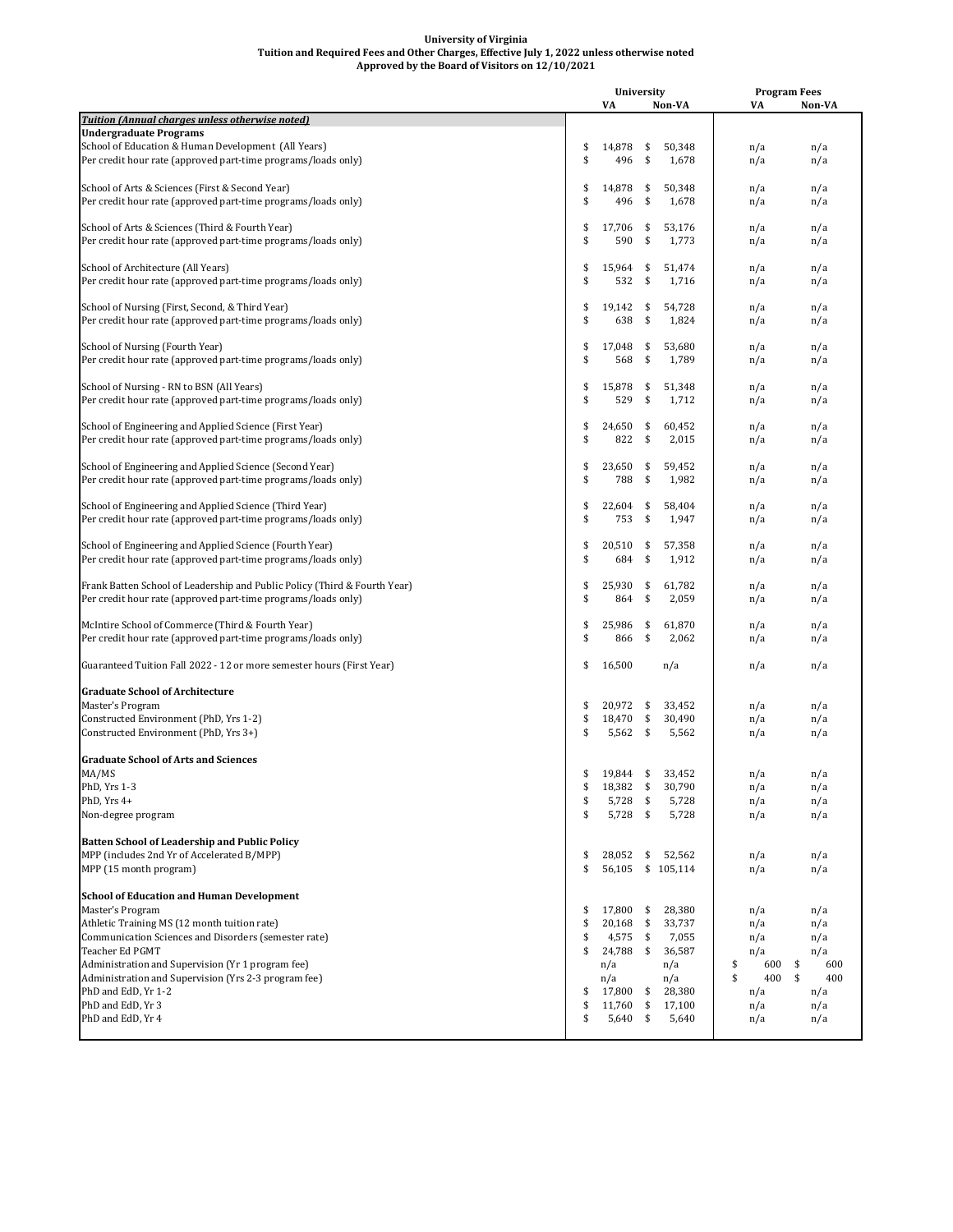|                                                                                         | University<br>VA<br>Non-VA |            |            | <b>Program Fees</b><br>VA<br>Non-VA |              |     |        |
|-----------------------------------------------------------------------------------------|----------------------------|------------|------------|-------------------------------------|--------------|-----|--------|
| <b>Darden School of Business</b>                                                        |                            |            |            |                                     |              |     |        |
| MBA Students (Yrs 1-2)                                                                  | \$                         | 68,794     | \$         | 71,112                              | n/a          |     | n/a    |
| Global MBA for Executives (entering 2022 - 2 Yr total)                                  |                            | \$140,930  |            | \$140,930                           | \$<br>23,370 | \$  | 23,370 |
| Global MBA for Executives (entering 2021 - 2 Yr total)                                  | \$                         | 136,030    |            | \$136,030                           | \$<br>25,870 | \$  | 25,870 |
| MBA for Executives (entering 2022 - 2 Yr total)                                         | \$                         | 140,930    |            | \$140,930                           | \$<br>23,370 | -\$ | 23,370 |
| MBA for Executives (entering 2021 - 2 Yr total)                                         | \$                         | 136,030    |            | \$136,030                           | \$<br>25,870 | \$  | 25,870 |
| Part-Time MBA (per credit; fees are program fees only)                                  | \$                         | 2,349      | \$         | 2,349                               | \$<br>68     | \$  | 68     |
| PhD Students (Yrs 1-2)                                                                  | \$                         | 16,828     | \$         | 28,166                              | \$<br>3,350  | \$  | 4,032  |
| PhD Students (Yrs 3+)                                                                   | \$                         | $5,242$ \$ |            | 5,242                               | \$<br>3,350  | -\$ | 4,032  |
|                                                                                         |                            |            |            |                                     |              |     |        |
| <b>School of Data Science</b>                                                           |                            |            |            |                                     |              |     |        |
| MS in Data Science                                                                      | \$                         | 34,152     | \$         | 48,250                              | n/a          |     | n/a    |
| Darden and Data Science Dual Degree Program (entering 2021 - Yr 2)                      | \$                         | 85,618     | \$         | 95,344                              | n/a          |     | n/a    |
| Darden and Data Science Dual Degree Program (entering 2022 - Yr 1)                      | \$                         | 85,282     | \$         | 94,406                              | n/a          |     | n/a    |
| PhD in Data Science (Yrs 1-3)                                                           | \$                         | 18,204     | \$         | 27,810                              | n/a          |     | n/a    |
| PhD in Data Science (Yrs 4+)                                                            | \$                         | $5,562$ \$ |            | 5,562                               | n/a          |     | n/a    |
| MSDS Fully Online Graduate Tuition (per credit hour)                                    | \$                         | $1,377$ \$ |            | 1,377                               | n/a          |     | n/a    |
|                                                                                         |                            |            |            |                                     |              |     |        |
| School of Engineering and Applied Science                                               |                            |            |            |                                     |              |     |        |
| Master's Program                                                                        | \$                         | 19,090     | \$         | 31,562                              | n/a          |     | n/a    |
| Master's Program (per credit hour)                                                      | \$                         | 1,061      | \$         | 1,753                               | n/a          |     | n/a    |
| Computer Science Master's Program                                                       | \$                         | 21,232     | \$         | 36,918                              | n/a          |     | n/a    |
| Accelerated Master's Program (AMP)                                                      | \$                         | 34,577     | \$         | 34,768                              | \$<br>10,481 | \$  | 10,661 |
| PhD (Yr 1-3)                                                                            | \$                         | 12,996     | \$         | 20,364                              | n/a          |     | n/a    |
| PhD (Yr 4) & non-degree research only                                                   | \$                         | 5,476      | \$         | 5,476                               | n/a          |     | n/a    |
| Commonwealth Graduate Engineering Program (per credit hour)                             | \$                         | 781        | \$         | 1,456                               | n/a          |     | n/a    |
|                                                                                         |                            |            |            |                                     |              |     |        |
| <b>School of Law</b>                                                                    |                            |            |            |                                     |              |     |        |
| <b>ID and LLM Students</b>                                                              | \$                         | 65,110     | \$         | 67,428                              | n/a          |     | n/a    |
| SJD Research Only Students                                                              | \$                         | 6,210      | \$         | 5,528                               | n/a          |     | n/a    |
|                                                                                         |                            |            |            |                                     |              |     |        |
| <b>McIntire School of Commerce</b>                                                      |                            |            |            |                                     |              |     |        |
| MS in Accounting                                                                        | \$                         | 34,132     | \$         | 42,742                              | \$<br>190    | \$  | 190    |
| MS in Commerce                                                                          | \$                         | 42,950     | \$         | 49,148                              | \$<br>4,910  | \$  | 4,910  |
| MS in Global Commerce - Americas                                                        | \$                         | 39,950     | \$         | 39,950                              | \$<br>4,300  | \$  | 4,300  |
| MS in Global Commerce - Barcelona                                                       |                            | n/a        | \$         |                                     | n/a          | \$  | 4,300  |
| MS in Global Commerce - China                                                           |                            | n/a        | \$         | 11,985                              | n/a          | \$  | 4,300  |
| MS in MIT                                                                               | \$                         | 45,938     | \$         | 45,938                              | \$<br>5,140  | \$  | 4,960  |
| MS in MIT, Optional Independent Study (per credit hour)                                 | \$                         | 1,531      | \$         | 1,531                               | n/a          |     | n/a    |
| MS in Business Analytics (McIntire-Darden joint degree)                                 | \$                         | 62,618     | \$         | 62,618                              | \$<br>3,200  | \$  | 3,020  |
|                                                                                         |                            |            |            |                                     |              |     |        |
| <b>School of Medicine</b>                                                               |                            |            |            |                                     |              |     |        |
| Full-time Students (Yr 1)                                                               | \$                         | 46,045     | \$         | 57,793                              | n/a          |     | n/a    |
| Full-time Students (Yr 2)                                                               | \$                         | 45,143     | \$         | 55,571                              | n/a          |     | n/a    |
| Full-time Students (Yrs 3-4)                                                            | \$                         | 43,829     | \$         | 53,953                              | n/a          |     | n/a    |
| MD/MBA Program - Spring Semester                                                        | \$                         | 26,593     | \$         | 29,698                              | n/a          |     | n/a    |
| MD/MBA Program - Summer Session                                                         | \$                         | 18,460     | \$         | 23,112                              | n/a          |     | n/a    |
| Biomedical Sciences (Yrs 1-2 for MSTP and students with a Master's, Yrs 1-3 all others) | \$                         | 18,380     | \$         | 30,788                              | n/a          |     | n/a    |
| Biomedical Sciences (Yrs 3+ for MSTP and students with a Master's, Yrs 4+ all others)   | \$                         | 1,886      | \$         | 1,204                               | n/a          |     | n/a    |
| Biomedical Sciences - Summer Session                                                    | \$                         | 2,476      | \$         | 2,416                               | n/a          |     | n/a    |
| Master's of Public Health                                                               | \$                         | 19,464     | \$         | 32,122                              | n/a          |     | n/a    |
|                                                                                         |                            |            |            |                                     |              |     |        |
| <b>School of Nursing</b>                                                                |                            |            |            |                                     |              |     |        |
| Master's Program                                                                        | \$                         | 19,982     | \$         | 32,632                              | n/a          |     | n/a    |
| Clinical Nurse Leader (CNL) Program                                                     | \$                         | 24,922 \$  |            | 42,324                              | n/a          |     | n/a    |
| Clinical Nurse Leader (CNL) Program (per credit hour)                                   | \$                         | 888 \$     |            | 1,512                               | n/a          |     | n/a    |
| PhD (Yrs 1-3)                                                                           | \$                         | 18,382 \$  |            | 30,790                              | n/a          |     | n/a    |
| $(Yrs 4+)$                                                                              | \$                         | 5,728 \$   |            | 5,728                               | n/a          |     | n/a    |
| DNP (Post-BSN)                                                                          | \$                         | 19,982 \$  |            | 32,632                              | n/a          |     | n/a    |
| DNP (Post-MSN)                                                                          | \$                         | 19,982     | \$         | 32,632                              | n/a          |     | n/a    |
|                                                                                         |                            |            |            |                                     |              |     |        |
| <b>School of Continuing and Professional Studies</b>                                    |                            |            |            |                                     |              |     |        |
| Graduate (per credit hour)                                                              | \$                         | 611        | \$         | 611                                 | n/a          |     | n/a    |
| Undergraduate (per credit hour)                                                         | \$                         | 488        | $\sqrt{5}$ | 488                                 | n/a          |     | n/a    |
| Fully Online Active Military (per credit hour)                                          | \$                         | $250$ \$   |            | 250                                 | n/a          |     | n/a    |
| Post-Baccalaureate Pre-Medical Certificate Program                                      | \$                         | 32,181 \$  |            | 37,423                              | n/a          |     | n/a    |
| Post-Baccalaureate Professional Certificates                                            | \$                         | 524        | \$         | 524                                 | n/a          |     | n/a    |
| Bachelor of Professional Studies in Health Sciences Management (per credit hour)        | \$                         | 590        | \$         | 590                                 | n/a          |     | n/a    |
| Community Scholars - Graduate (per credit hour)                                         | \$                         | 611 \$     |            | 1,631                               | n/a          |     | n/a    |
| Community Scholars - Undergraduate (per credit hour)                                    | \$                         | 488 \$     |            | 1,582                               | n/a          |     | n/a    |
| UVA Edge-Tuition (full program cost)                                                    | \$                         | $8,080$ \$ |            | 8,080                               | n/a          |     | n/a    |
| UVA Launchpad-Tuition (full program cost)                                               | \$                         | $3,700$ \$ |            | 3,700                               | n/a          |     | n/a    |
|                                                                                         |                            |            |            |                                     |              |     |        |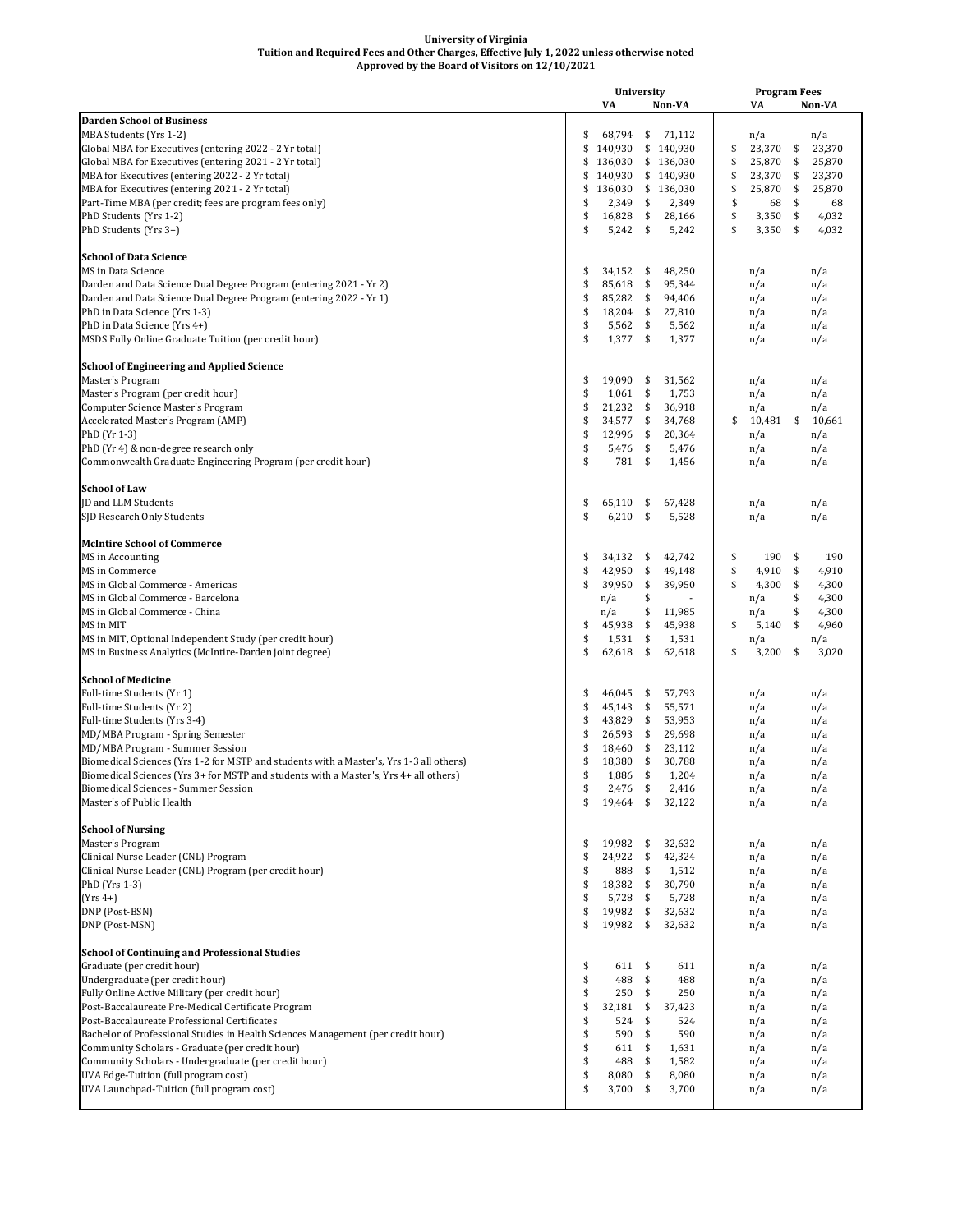|                                                                                 | University |            |    | <b>Program Fees</b> |             |    |        |
|---------------------------------------------------------------------------------|------------|------------|----|---------------------|-------------|----|--------|
|                                                                                 |            | VA         |    | Non-VA              | VA          |    | Non-VA |
| <b>Activity Fees</b>                                                            |            |            |    |                     |             |    |        |
| <b>Student Activity Fee</b>                                                     |            | n/a        |    | n/a                 | \$<br>50    | \$ | 50     |
| Activity Fee-Architecture                                                       |            | n/a        |    | n/a                 | \$<br>70    | \$ | 70     |
| Activity Fee-College of Arts & Sciences                                         |            | n/a        |    | n/a                 | \$<br>8     | \$ | 8      |
| Activity Fee-Graduate School of Arts & Sciences                                 |            | n/a        |    | n/a                 | \$<br>10    | \$ | 10     |
| <b>Activity Fee-Batten</b>                                                      |            | n/a        |    | n/a                 | \$<br>36    | \$ | 36     |
| <b>Activity Fee-Darden</b>                                                      |            | n/a        |    | n/a                 | \$<br>56    | \$ | 56     |
| Activity Fee-Data Science                                                       |            | n/a        |    | n/a                 | \$<br>15    | \$ | 15     |
| Activity Fee-Education and Human Development                                    |            | n/a        |    | n/a                 | \$<br>20    | \$ | 20     |
| Activity Fee-Engineering                                                        |            | n/a        |    | n/a                 | \$<br>20    | \$ | 20     |
| <b>Activity Fee-Law</b>                                                         |            | n/a        |    | n/a                 | \$<br>40    | \$ | 40     |
| Activity Fee-McIntire Undergraduate                                             |            | n/a        |    | n/a                 | \$<br>86    | \$ | 86     |
| Activity Fee-McIntire Graduate                                                  |            | n/a        |    | n/a                 | \$<br>100   | \$ | 100    |
| <b>Activity Fee-Medicine</b>                                                    |            | n/a        |    | n/a                 | \$<br>52    | \$ | 52     |
| <b>Activity Fee-Nursing</b>                                                     |            | n/a        |    | n/a                 | \$<br>24    | \$ | 24     |
| <b>Application Fees</b>                                                         |            |            |    |                     |             |    |        |
| Application Fee-Undergraduate                                                   |            | n/a        |    | n/a                 | \$<br>70    | \$ | 70     |
| Application Fee-Architecture                                                    |            | n/a        |    | n/a                 | \$<br>80    | \$ | 80     |
| Application Fee-Graduate School of Arts & Sciences                              |            | n/a        |    | n/a                 | \$<br>85    | \$ | 85     |
| Application Fee-Batten Graduate                                                 |            | n/a        |    | n/a                 | \$<br>75    | \$ | 75     |
| Application Fee-Batten Undergraduate                                            |            | n/a        |    | n/a                 | \$<br>75    | \$ | 75     |
| Application Fee-Darden non PhD                                                  |            | n/a        |    | n/a                 | \$<br>250   | \$ | 250    |
| Application Fee-Darden PhD                                                      |            | n/a        |    | n/a                 | \$<br>100   | \$ | 100    |
| Application Fee-Education and Human Development                                 |            | n/a        |    | n/a                 | \$<br>85    | \$ | 85     |
| Application Fee-Graduate Engineering                                            |            | n/a        |    | n/a                 | \$<br>85    | \$ | 85     |
| <b>Application Fee-Law</b>                                                      |            | n/a        |    | n/a                 | \$<br>85    | \$ | 85     |
| Application Fee-McIntire Graduate                                               |            | n/a        |    | n/a                 | \$<br>75    | \$ | 75     |
| Application Fee-McIntire Undergraduate                                          |            | n/a        |    | n/a                 | \$<br>75    | \$ | 75     |
| <b>Application Fee-Medicine</b>                                                 |            | n/a        |    | n/a                 | \$<br>80    | \$ | 80     |
| <b>Application Fee-Nursing</b>                                                  |            | n/a        |    | n/a                 | \$<br>88    | \$ | 88     |
| <b>Application Fee-SCPS</b>                                                     |            | n/a        |    | n/a                 | \$<br>70    | \$ | 70     |
| Application Fee-International Study                                             |            | n/a        |    | n/a                 | \$<br>90    | \$ | 90     |
| <b>Comprehensive Fees</b>                                                       |            |            |    |                     |             |    |        |
| Regular Session Calculated Comprehensive Fee                                    |            | n/a        |    | n/a                 | \$<br>3,300 | \$ | 3,982  |
| Summer Session Calculated Comprehensive Fee                                     |            | n/a        |    | n/a                 | \$<br>438   | \$ | 498    |
| Special Session Calculated Comprehensive Fee                                    |            | n/a        |    | n/a                 | \$<br>257   | \$ | 317    |
| January Term Calculated Comprehensive Fee                                       |            | n/a        |    | n/a                 | \$<br>203   | \$ | 233    |
| Off Grounds Full Time Research Only                                             |            | n/a        |    | n/a                 | \$<br>1,196 | \$ | 1,196  |
| Off Grounds Calculated Comprehensive Fee (per credit hour)                      |            | n/a        |    | n/a                 | \$<br>9     | \$ | 9      |
| SOM Inova Comp Fee - Regular Session                                            |            | n/a        |    | n/a                 | \$<br>3,300 | \$ | 3,982  |
| Visiting Graduate Researcher Comprehensive Fee (monthly charge)                 |            | n/a        |    | n/a                 | \$<br>162   | \$ | 162    |
| Summer 2023 and J-term 2023 (see 2021-22 Schedule for Summer 2022)              |            |            |    |                     |             |    |        |
| Summer Session Graduate Tuition (per credit hour)                               | \$         | 509        | \$ | 1,032               | n/a         |    | n/a    |
| J-Term Graduate Tuition (per credit hour)                                       | \$         | 509        | \$ | 1,032               | n/a         |    | n/a    |
| Summer Session Undergraduate Tuition (per credit hour)                          | \$         | 443        | \$ | 1,625               | n/a         |    | n/a    |
| J-Term Undergraduate Tuition (per credit hour)                                  | \$         | 443        | \$ | 1,625               | n/a         |    | n/a    |
| Research Only (part time, per research credit hour, per summer)                 | \$         | $235$ \$   |    | 235                 | n/a         |    | n/a    |
| Research Only (full time load per summer)                                       | \$         | $2,800$ \$ |    | 2,430               | n/a         |    | n/a    |
| Research Only (full time load per summer) - Architecture                        | \$         | $3,032$ \$ |    | 3,032               | n/a         |    | n/a    |
| <b>Other Tuition</b>                                                            |            |            |    |                     |             |    |        |
| School of Education and Human Development Off-Grounds Tuition (per credit hour) | \$         | 599        | \$ | 599                 | n/a         |    | n/a    |
| Study Abroad Tuition (per credit hour)                                          | \$         | 412        | \$ | 537                 | n/a         |    | n/a    |
| K-12 Educators (Undergraduate and Graduate, per credit hour)                    | \$         | 465        | \$ | 880                 | n/a         |    | n/a    |
| Fully Online Undergraduate and Certificate Programs (per credit hour)           | \$         | 488        | \$ | 488                 | n/a         |    | n/a    |
| Fully Online Graduate and Certificate Programs (per credit hour)                | \$         | 599 \$     |    | 599                 | n/a         |    | n/a    |
|                                                                                 |            |            |    |                     |             |    |        |